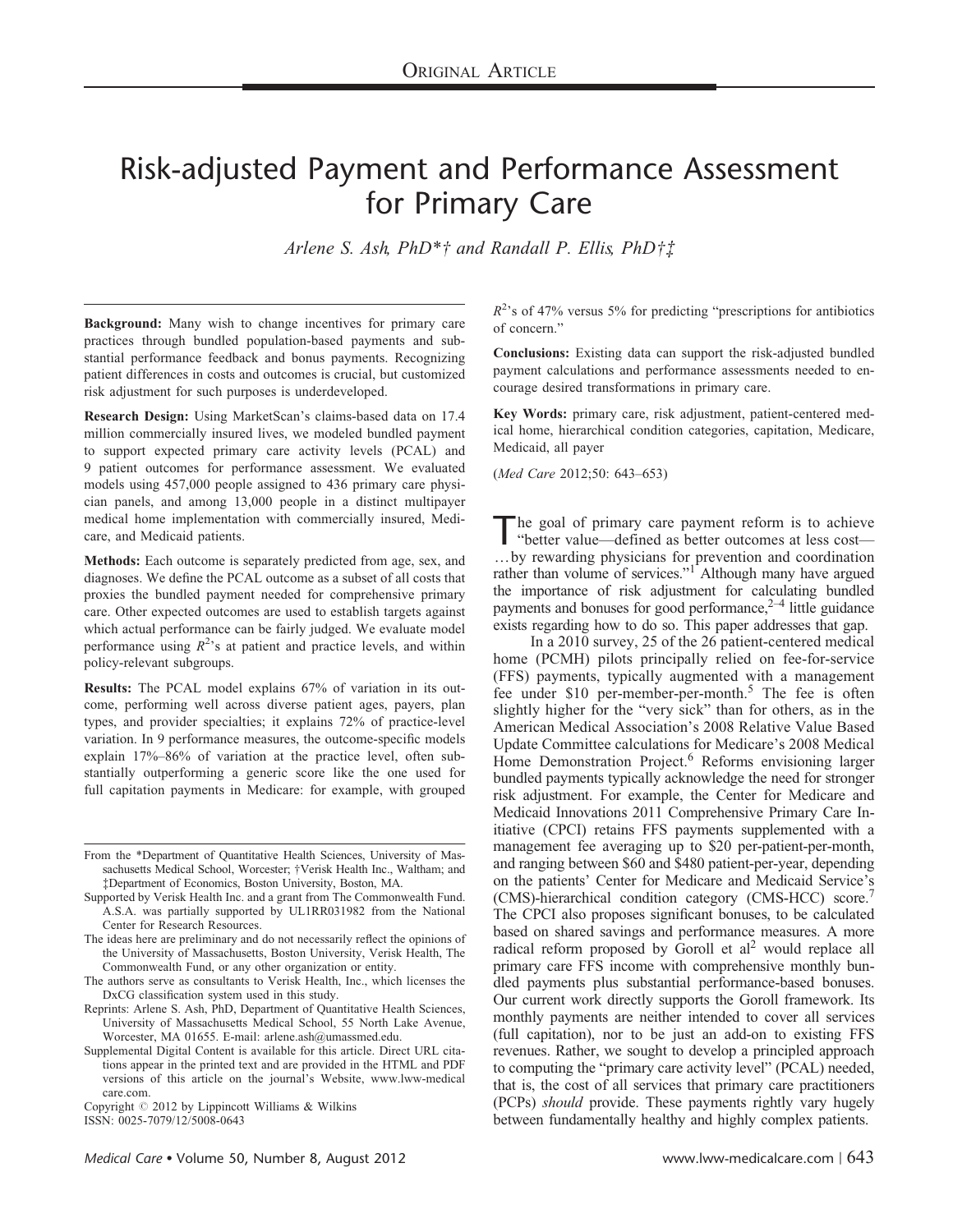Although we focus here on primary care payments, our approach is relevant to many other settings. An accountable care organization (ACO) could use our PCAL calculation to set budgets and incentives for its PCPs.<sup>8</sup> Or, a model of the outcome "PCAL minus FFS reimbursement" could be used to calculate risk-adjusted case-management supplements to FFS, as proposed for the CPCI. Our paradigm also aligns well with the goals of value-based purchasing, and can be used to produce a risk-adjusted expected value for any population-based outcome that can be modeled in existing large databases.<sup>9,10</sup>

Our bundled payment model was implemented in 2009 by the Capital District Physician's Health Plan (CDPHP), a not-for-profit, network model, physician-guided health plan with 350,000 members concentrated in upstate New York. CDPHP implemented an early version to pay 3 PCMH pilot practices for their CDPHP patients (private health maintenance organization (HMO), private non-HMO, Medicare Advantage, and Medicaid HMO enrollees) in January  $2009$ <sup>11</sup>. This pilot was organized as a "virtual all-payer" system, in that CDPHP financed practices to implement the PCMH as if CDPHP had insured all their patients.<sup>3</sup>

Another leg of envisioned reform is outcome-based bonuses. Goroll et  $al^2$  have called for large risk-adjusted bonuses (up to 25% of total income) for achieving desired outcomes in cost, quality, and patient experience. Although using nonadjusted performance measures may create undesirable incentives for practices to avoid the sickest patients, even crude adjustments are rare.<sup>12–15</sup> Here, we explore the importance of risk adjustment for assessing provider performance and examine our models' performance for patient panels assigned to primary care practices. Our approach is population-based and empirical; it seeks to encourage improved management and outcomes for whole persons. Risk adjustment rewards practices when their patients' outcomes are *better than expected*. Here, "what-is-expected" reflects patient-specific normative relationships calculated by a model. When the model is refit to new data, the norm shifts to reflect the "new normal"; thus, as a delivery system improves, "the bar" rises with it. These models currently rely only on age, sex, and claims-based diagnoses to define both predictors and outcomes. Soon, electronic health records and patient surveys must also be used, both to include nonmedical factors as predictors, and quality and patient experience data as outcomes.

Although bundled base payments *allow* a PCP to allocate resources efficiently, bonus payments can directly discourage low-value services and encourage activities that promote clinical quality, patient well-being, and satisfaction. Risk-adjusted bonuses are intended to ensure that each practice can earn rewards for doing a good job with its patients, and to mitigate incentives for cherry-picking easy patients and dumping difficult ones.

For each performance measure, we first build a patientlevel model to predict its associated outcome from patient characteristics (age, sex, and diagnoses). A practice is judged by comparing its patients' aggregated observed outcome (O) to its model-based expected (E), or predicted, level. We acknowledge, but do not address here, the many issues associated with separating "signal" from "noise" when judging single practices on individual outcomes, or when creating a useful composite score (leading to a practice-level bonus payment) based on multiple measures.13,16,17 Our aim is to demonstrate the feasibility of risk-adjusted performance assessment, and its importance, given that fixed targets punish good providers whose complex patients, even if doing "better than expected," do not hit targets that are easier to achieve with healthier patients.

# **METHODS**

## Overview of the Base Payment System: PCAL

Each practice receives a monthly base payment to support providing its patients with comprehensive primary care. For a complex patient, this might need to be 10 or even 50 times larger than for a healthy one. We must "get the price right" for highly diverse individual patients.

It is now quite standard to develop *full capitation payments* (eg, to a Medicare Advantage plan), by first using a large benchmark dataset to fit a model to predict  $Y_0$  = total cost from age, sex, and diagnoses. The purpose of modeling is to establish the *relative* amounts of resources that are typically used for different kinds of patients. The mean value of the outcome variable does not matter, as additional calculations are used to convert model predictions (the  $\hat{Y}_0$ 's) into payments. For example, we might specify payment  $= a+b\hat{Y}_0$ , where *a* and *b* are used to ensure that a 1 unit increase in  $\hat{Y}_0$  translates into an appropriate additional payment for an individual who needs more attention, and that the total of all payments matches budgeted funds.

Using existing claims data to calculate bundled *primary care* payments are similar but harder. The main problem is that, unlike total cost, the actual PCAL, that is, the money spent on providing comprehensive services cannot be observed directly. Why? Because today's billing data reflect the sorry state that reform seeks to redress—many services that the bundled payment is intended to encourage are often not done, or even when done, are either undercompensated or not billable at all.<sup>18</sup>

As the PCAL outcome cannot be observed directly in claims data, we collaborated with researchers at Verisk Health Inc., of Waltham, MA, and the Massachusetts Coalition for Primary Care Reform to create an outcome *Y* described in detail below, as a proxy. We used regression to predict *Y*, calling this prediction PCAL.

# Risk-adjusted Practice Performance Models

We also developed risk-adjustment models for 9 utilization and efficiency measures. One predicts total health spending, an important target for reduction. Three relate to pharmaceuticals. Total spending on prescription drugs" is a poor performance measure because it reflects both valuable and wasteful spending. Nonetheless, it may be useful to know when a practice's pharmaceutical spending is far from expected. More focused performance measures include "number of prescriptions for antibiotics of concern" and "total number of antibiotic scripts," each based on a Healthcare Effectiveness Data and Information Set (HEDIS)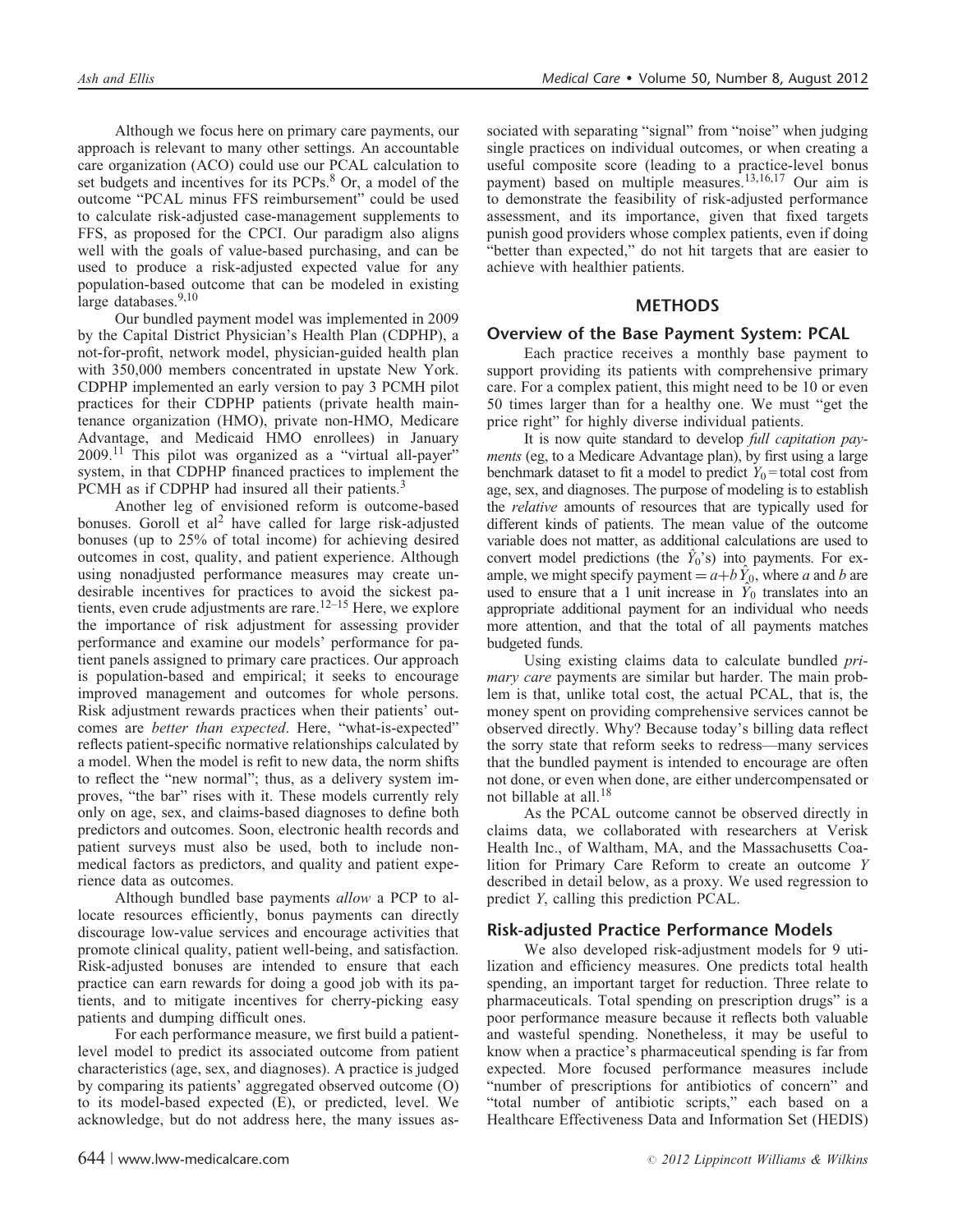definition from the National Committee for Quality Assurance.<sup>19</sup> We also modeled 3 hospitalization count measures, ranging from all admissions to only ambulatory care-sensitive (ACS) ones.<sup>20</sup> Two additional models predict counts of: relative value units (RVUs) for advanced imaging, and emergency department (ED) visits. We evaluate all measures at both individual and practice levels.

#### Data

We estimated PCAL models using 2007 Thomson Reuters MarketScan Commercial Claims and Encounter data. MarketScan contains age, sex, eligibility information, and medical and pharmacy claims for beneficiaries mostly in large, well-insured firms. The estimation sample included 17.4 million commercially insured people with at least 6 months of eligibility, nonmissing age and sex, and prescription drug coverage; over 166,000 were age 65 and over. We calculated number of covered months (eligibility), used for analytic weighting, and various components of total expenditures (eg, specialist care, hospital care, outpatient drugs, and ED visits), used for constructing several outcome variables and PCAL.

To evaluate model performance for practices, we created a practice-based subset from among the 1,668,486 people in MarketScan who could be assigned to a PCP (multiperson practices could not be identified). We selected patients with known county-of-residence assigned to health plans that were not consumer-directed or exclusive provider organizations, had at least 1000 enrollees, and had acceptable data (at least half of professional claims with a valid provider ID, specialty, and county). On the basis of the plurality of PCP dollars in 2007 (and, if none, then 2006 dollars), we assigned each patient uniquely to a family medicine, internal medicine, geriatric, pediatric, or other PCP. This method resembles CMS' proposed rule for ACOs.<sup>21</sup> Those with no PCP visits in either year (29%) were randomly assigned to a practice in the same county, in proportion to numbers of patients already assigned to that PCP. Restricting to PCPs between 500 and 5000 assigned patients left 456,781 patients and 436 PCPs. Except for randomly assigning unassigned patients, these are real physician panels, including all insured individuals, even those with no primary care contacts. We used this subsample to evaluate practice-level performance.

We also validated PCAL predictions in a distinct 13,000-person CDPHP database with enrollees in HMO, preferred provider organization, and point-of-service plans covered by private employers, Medicare, and Medicaid. After describing the PCAL model and its properties, we present results from CDPHP's internal validation studies on its 2006–2007 data, before PCMH implementation.

#### Defining and Calculating PCAL

The PCAL outcome *Y* is a subset of a person's current spending designed to represent the dollars that should have been available for delivering comprehensive primary care. PCAL is the  $\hat{Y}$  from regressing this *Y* on age, sex, and diagnoses in benchmark data, typically after dividing by its sample average to achieve a normalized risk score, *nRS.* In

the risk-adjustment literature, *nRS* is commonly called a relative risk score.<sup>22</sup> After normalization, 1.0 denotes average primary care need, whereas, say, 1.5 describes someone with 50% greater need. We "lightly recalibrate" PCAL for use in a new population or subpopulation by regressing the same PCAL outcome *Y* on *nRS*, yielding  $\ddot{Y} = a + b$  *nRS*. For example, *a* and *b* may be payer-specific or plan-specific constants. The resulting PCAL predictions  $(\hat{Y}_0)$  can be divided by their sample mean in the new population, producing a normalized risk score there.

Our idea for specifying the proxy outcome *Y* for PCAL is to use resources spent on other kinds of care to "signal" the need for primary care services, for example, to handle simple problems in-house that might otherwise be referred out; to avert crises by attentively managing chronic problems; or to coordinate care for patients during and after hospitalizations and other crises. Specifically, we define *Y* for each person during a year as the following dollar amount:

> $Y =$ All Primary Care Service \$  $+0.06\times$ Specialty Care Related \$  $+0.06\times$ Hospital Care Related \$  $+0.17\times$ ED Visit Related \$  $+0.12\times$ Prescription Drug Related \$ + \$ 65.

Where did these numbers come from? First, we consulted with 5 practicing primary care clinicians, asking them to estimate how much of their time was spent on various activities. Their average, rounded responses are shown in Table B1 of a Supplemental Digital Content Appendix, referenced hereafter as SDC http://links.lww.com/MLR/A291. We then calculated the fractions of observable spending variables needed to reflect these allocations. For example, given that approximately 50% of PCP time is spent on core primary care services and 10% (1/5 as much) on managing prescription drugs, we calculated that 12% of prescription drug spending needed to be included in *Y* to make pharmacy spending contribute approximately 1/5 as much as core primary care spending. Thus, for every \$100 of pharmacy spending in the data we added \$12 to *Y*, envisioning that a comprehensive primary care provider would have needed that level of resources to manage the medications. Before making these allocations, we had top-coded each subcomponent at its 99.9th percentile; this limited the effect of extreme outliers while only reducing the overall mean by 1.7%. We included \$65 to recognize fixed overhead costs of activities such as monitoring, email, or phone consultations, and encouraging prevention, even for people with no current claims. We frequently shared the implications of choices with our clinician panel, thereby allowing practicing doctors to examine the face validity of the resulting relationships. For example, before settling on the above formula for *Y*, our physicians reviewed and verified the plausibility of the resulting normalized PCAL scores for several dozen patient illness profiles in which various medical conditions were added to or subtracted from realistic patient profiles.

In summary, our physician panel examined for plausibility both the process for choosing model parameters (eg,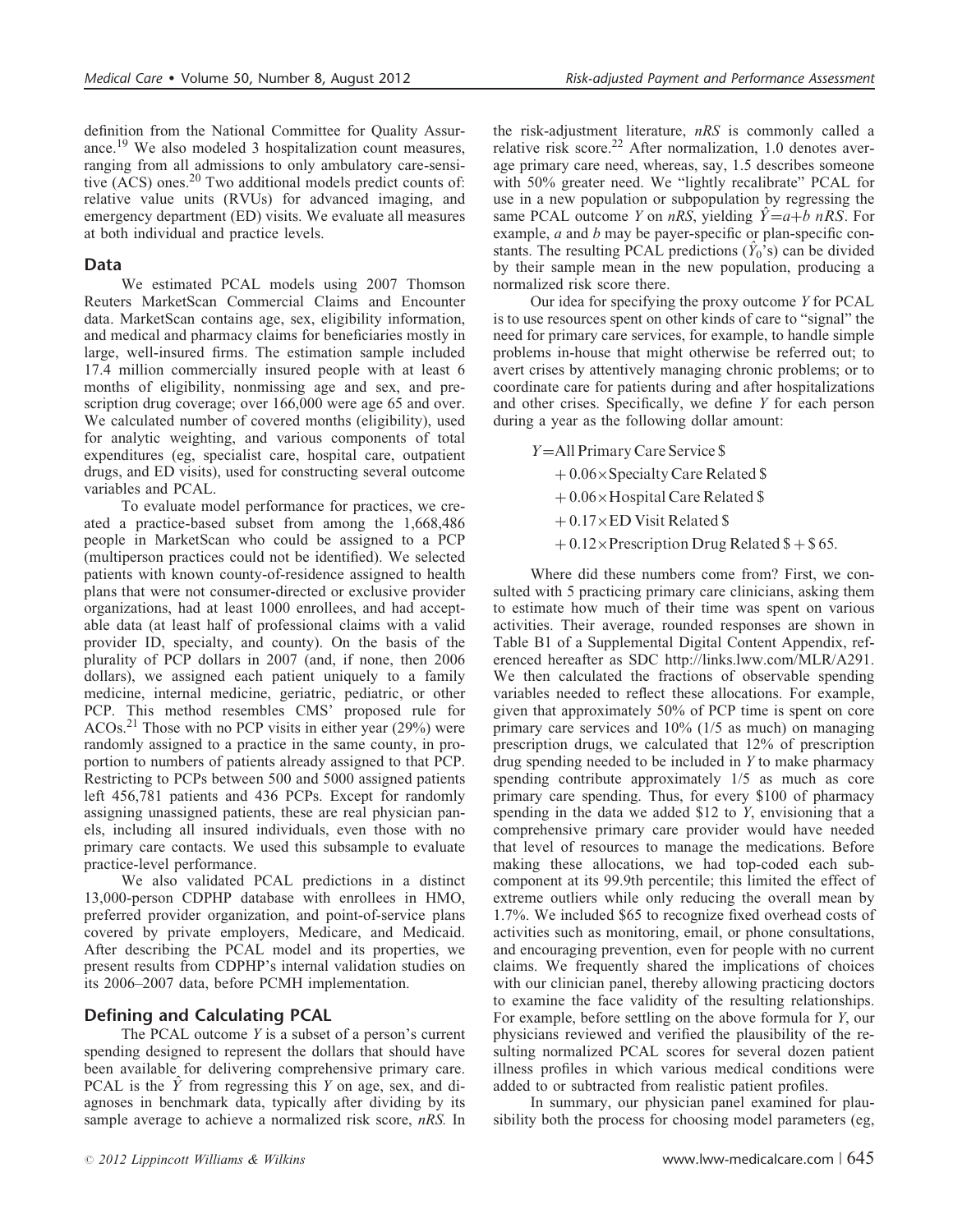the fractions used to define *Y* and the flat base payment amount) and their consequences for PCAL scores. We took additional comfort from unpublished sensitivity analyses suggesting that alternate PCAL models, based on fairly different choices, lead to highly correlated practice-level payments. However, if another group implementing these ideas preferred different parameters, it is not hard to derive a PCAL based on their choices. We make no claim that our choices are optimal, merely that they are reasonable; our key innovation is in conceptualizing, implementing and testing a credible and flexible approach to predicting primary care need from age and sex and the diagnoses and costs recorded in claims data. Summary statistics for the PCAL model are in SDC 1 http://links.lww.com/MLR/A291.

## PCAL Analysis

A practice's base payment is the sum of the *expected* cost of all PCMH services (ie, the PCALs) for its assigned patients, not fees for actual services; PCAL comes from regressing the just-described *Y* on age, sex, and a vector of 394 HCCs recorded during the same year and populated using Verisk Health's DxCG Version 7 clinical classification. These categories refine the CMS-HCC model (with only 70–86 HCCs). That model is currently used to calculate full capitation payments for Medicare Advantage plans and has been proposed for risk-adjusting care-management payments in Medicare's CPCI.7,23–25

Unlike CMS's Medicare implementation, but following the Massachusetts Alternative Quality Contract ACO,<sup>8</sup> we used a concurrent model (relying on demographic and diagnostic data to predict same-year costs) to increase PCAL's accuracy in estimating this year's needs, and to limit financial risk for small practices. Verisk Health provides a web-accessible description of its Version 7 release, including its differences from CMS's HCC model.26 In the online SDC, http:// links.lww.com/MLR/A291 we describe the MarketScan data and demonstrate the stability of large parameter models estimated on it across 6 years and diverse plan types.

The PCAL model includes interactions between age groups and diseases and across disease clusters based on statistical significance and face validity with our physician panel, who also reviewed PCAL model parameters, especially examining very high cost and relatively rare conditions for which empirically estimated costs are least precise. The initial regression model contained 569 parameters. Secondstage regressions on these fitted values for each age-sex group ensured that all predictions are nonnegative and that final predictions reflect actual differences in resource use for men and women of all ages and risk scores. Plan type was ignored during model estimation but examined for validity. For comparison, we also estimated and evaluated models predicting total health spending, total spending on all PCPs, and total spending on primary care evaluation and management services by PCPs. Following CMS's HCC modeling procedures, all regressions annualize spending for people with partial-year eligibility and weight observations by eligible months.

#### Performance Measure Analysis

Using similar methods and identical data as above, researchers at Verisk Health Inc., with input from our physician panel and us, estimated linear regression models (including 0-cost cases) in our full claims database. We examined how well these models explain variation in outcomes for individuals and practices in the practice-based subset defined above. The more strongly patient characteristics predict an outcome, the more important risk adjustment becomes. Because the normalized risk score that predicts total health spending is a good proxy for total morbidity burden, we distinguish this outcome by calling it and the normalized risk score that predicts it  $Y_0$  and  $nRS_0$ , respectively.<sup>27</sup> For each outcome  $\overline{Y}_i$  we consider both a "tailored" specification, regressing it on the  $nRS<sub>i</sub>$  from the model calibrated specifically to predict it (ie,  $Y_i = a+b$  nRS<sub>i</sub>), and a "generic" one, regressing  $Y_i$  on  $nRS_0$ , the normalized risk score for total spending. By definition, these regressions coincide for *Y*<sub>0</sub>. Comparing the predictive power  $(R^2)$  of generic and tailored specifications quantifies the value of outcome-specific risk adjustment over a one-size-fits-all "risk" calculation for all outcomes, as CMS contemplates using in its CPCI. We also calculated practice level grouped  $\overline{R}^2$ 's by reducing the dataset to 1 observation per practice  $(n=436)$  and using practice-specific average values for the *Y* and *nRS* variables; that is, making predictions of the form  $\bar{Y} = a + b \overline{nRS}$ , for various outcomes among the 436 PCPs.

#### RESULTS

#### The PCAL Model

The model predicting the PCAL proxy *Y* uses 653 parameters and explains 0.67 of the variation in *Y* at the individual patient level (ie,  $R^2 = 67\%$ ). In the same sample,  $R<sup>2</sup>$ 's for concurrent models predicting total health spending and all PCP payments are 57% and 32%, respectively. Because the development dataset is huge, the PCAL model is not overfit; the  $R^2$ 's when fitting it to half the data and when applying this fitted model to the other half are both 67% (see the SDC for details http://links.lww.com/MLR/A291). Such high  $R^2$  values result from: use of a concurrent model, topcoding the individual components of the dependent variable, and the predictability of outpatient services and pharmacy spending (which contribute most of the dollars to *Y*).

To test how well the model applies to plans of different types, we examined mean actual and predicted PCAL normalized risk scores for 5 MarketScan plan types (SDC http:// links.lww.com/MLR/A291). After rescaling, that is, predicting within each type using type-specific intercepts and slopes with the PCAL normalized risk score, we can predict uniformly well for all 5 plan types  $(R^{2}$ 's = 66%–68%). Rescaling avoids underpaying for enrollees in consumerdirected health plans and noncapitated point-of-service plans in this sample. Using separate regressions on each of 22 agesex groups, ranging from age 1 or less to age 65 and over, model  $R^2$ 's also remain high, explaining 60%–66% of the variation within these age-sex groups (SDC, http://links. lww.com/MLR/A291).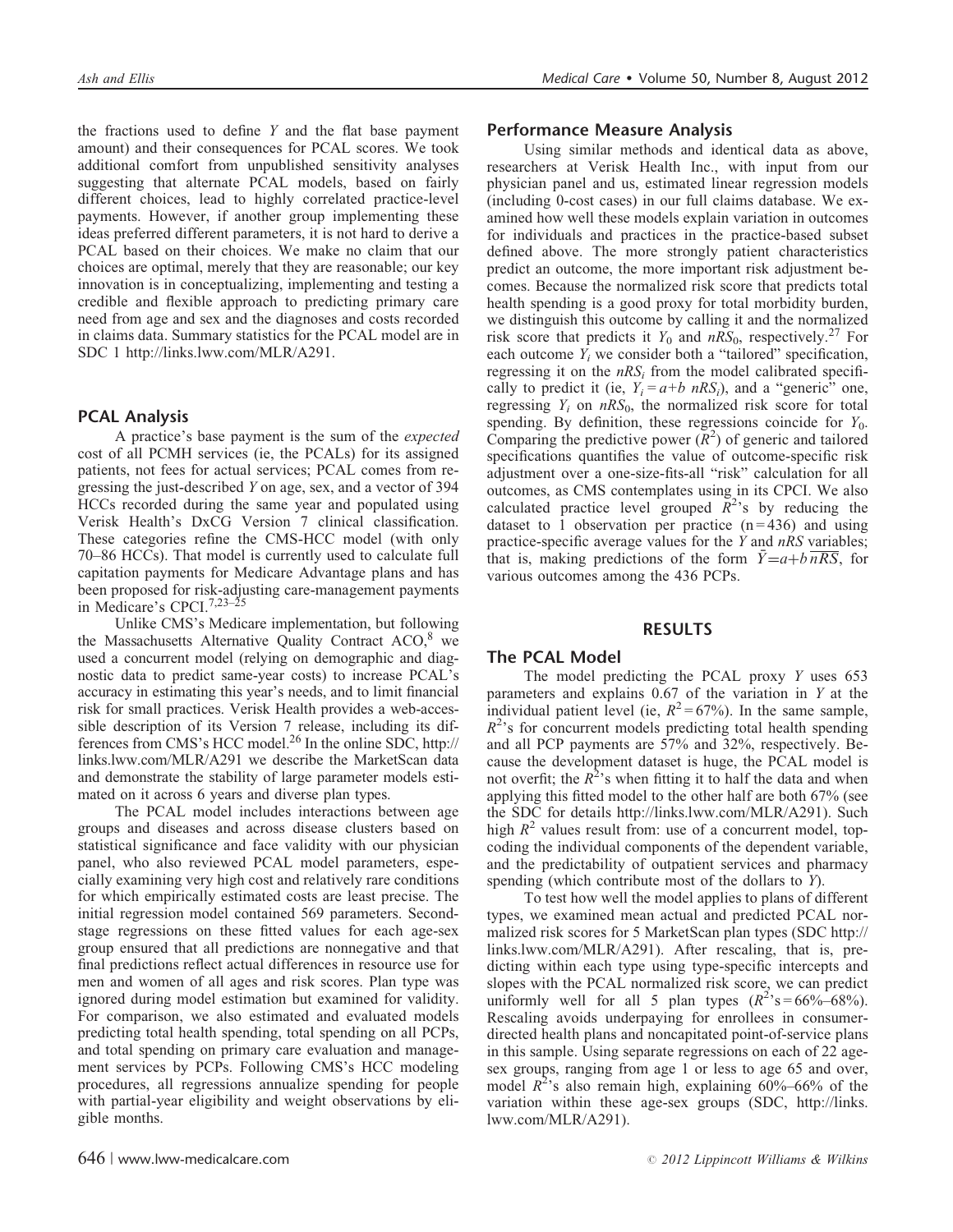The model strongly differentiates among patients: PCALs for the 0.5% of the population with the highest predicted primary care need are 16 times average, versus 1/10 of average for the 30% with the lowest predicted need: a 160-fold variation! Furthermore, across the risk spectrum, PCAL closely tracks what it is designed to predict (see SDC Fig. B2 http://links.lww.com/MLR/A291). The largest absolute deviation between the PCAL proxy (*Y*) and PCAL  $(\hat{Y})$  is found for the top 0.5%, where mean *Y* is approximately 8% lower than that for the mean fitted PCAL.

To the extent that *Y* is a good estimate of the level of primary care needed for patients, a ratio of observed (*Y*) to expected  $(\hat{Y})$  equal to 1 is ideal, whereas a ratio of, say, 2 for a group suggests that the real need for their primary care is twice what is predicted. The left-most panel of Figure 1 thus suggests that, with payments based on an age-sex prediction of *Y*, nearly 75% of the groups defined by the presence of an HCC are "underpriced" by a factor of 2 or larger. Also, although CMS-HCC–like model predictions are far more accurate than age-sex–based predictions, approximately half the O–E ratios for it are bigger than 1.4 (middle panel). Practices should not be asked to care for a patient expected to require over \$1400 worth of work for only \$1000 of payment! With our PCAL model, however, practices can assume that they will get approximately the right resources when enrolling people with medical problems in just about any HCC. Underpriced medical problems penalize practices that care for sick people and allow practices to achieve unearned profits by focusing on the healthy. Figs. B3 and B4 in the SDC http://links.lww.com/MLR/A291 further show that the age-sex model tends to underpay more for rarer conditions while the CMS-HCC–based model underpays fairly uniformly for both common and uncommon medical conditions.

#### Predictive Power at the PCP Level

To assess the financial risk that a PCAL payment would impose on practices, we examined PCAL and its predicted values at the PCP level, using the PCP-assigned subsample of the MarketScan data. When individual predictions are summed to the PCP level and the results multiplied by a normalizing constant that makes the sum of the PCALs equal to the sum of the proxy values it predicts, the HCC model explains 72% of the variation in the PCP-level average of *Y* (Fig. 2A), versus only 42% for a model to predict *Y* from age and sex alone (Fig. 2B). Figure 2A also shows that efficient practices, as measured by the constructed PCAL proxy, are not concentrated among either simple or complex patient panels.

The needs of pediatric patients differ from those of older patients. To evaluate how well PCAL serves for different practice types, we first classified each of our 436 practices with at least 80% of its services assigned to a single primary care specialty to that specialty. Remaining practices were classified as "multispecialty" or "other" (eg, acute care, emergency, inpatient, or radiology). As seen in Figure 3, while pediatric practices (19% of our sample practices) had far lower average risk scores and PCAL proxies than other practices, the model fit to their data alone had essentially the same slope and intercept as the model fit to all the data.



FIGURE 1. Distributions for 3 models of observed-to-expected ratios in the 325 most common hierarchical condition categories (HCCs) for the proxy primary care spending variable. PCAL indicates primary care activity level, and CMS, the Center for Medicare and Medicaid Services.

Family medicine (29% of our sample) and internal medicine (14% of our sample) had more complex and higher average cost enrollees, but again, no obvious bias was found within or between these specialties.

CDPHP replicated the predictive power of the PCAL model at the PCP level using 2 prior years of data (2006–2007) on 13 physicians (22,800 patient-years). At the individual level, the PCAL model explains 54% of the variation in PCAL services provided to commercial, Medicaid, and Medicare patients. The PCP-level  $R^2$  in this outside sample is 73%, as compared with the 72% achieved in the commercially insured development sample, even though that sample included no Medicare or Medicaid enrollees. To see whether models calibrated on MarketScan's data predict well across payer types, we regressed total spending on a single predictor (concurrent *nRS*) in CDPHP's 75% commercial, 7% Medicare, and 18% Medicaid enrollees. Individual-level  $R<sup>2</sup>$  values are high in each subpopulation: 60%, 65%, and 56%, respectively (SDC http://links.lww.com/MLR/A291).

High  $R^2$ 's suggest that risk adjusting is important for PCAL capitation. Holding PCPs responsible for all spending (full capitation) imposes sizeable risks on individual practices. The average practice size in our sample was 1048 people, to some extent smaller than a typical PCP patient panel, but realistic if PCPs only receive bundled payments for some patients. For each of the 4 dependent variables, we calculated both age-sex models and Verisk Health HCC models that also used diagnoses. VH-HCC risk adjustment meaningfully reduces unexplained practice-level variations in spending relative to nonrisk-adjusted variation, with the largest reductions in the PCAL and total-spending models. SDs in Table 1 also show that financial risks under the PCAL model are far less than under full capitation, where practices are at risk for total health spending. Thus, full capitation even with sophisticated risk adjustment that reduces the PCP-level average per capita SD of total health spending from \$1438 to \$682—still leaves a PCP exposed to an SD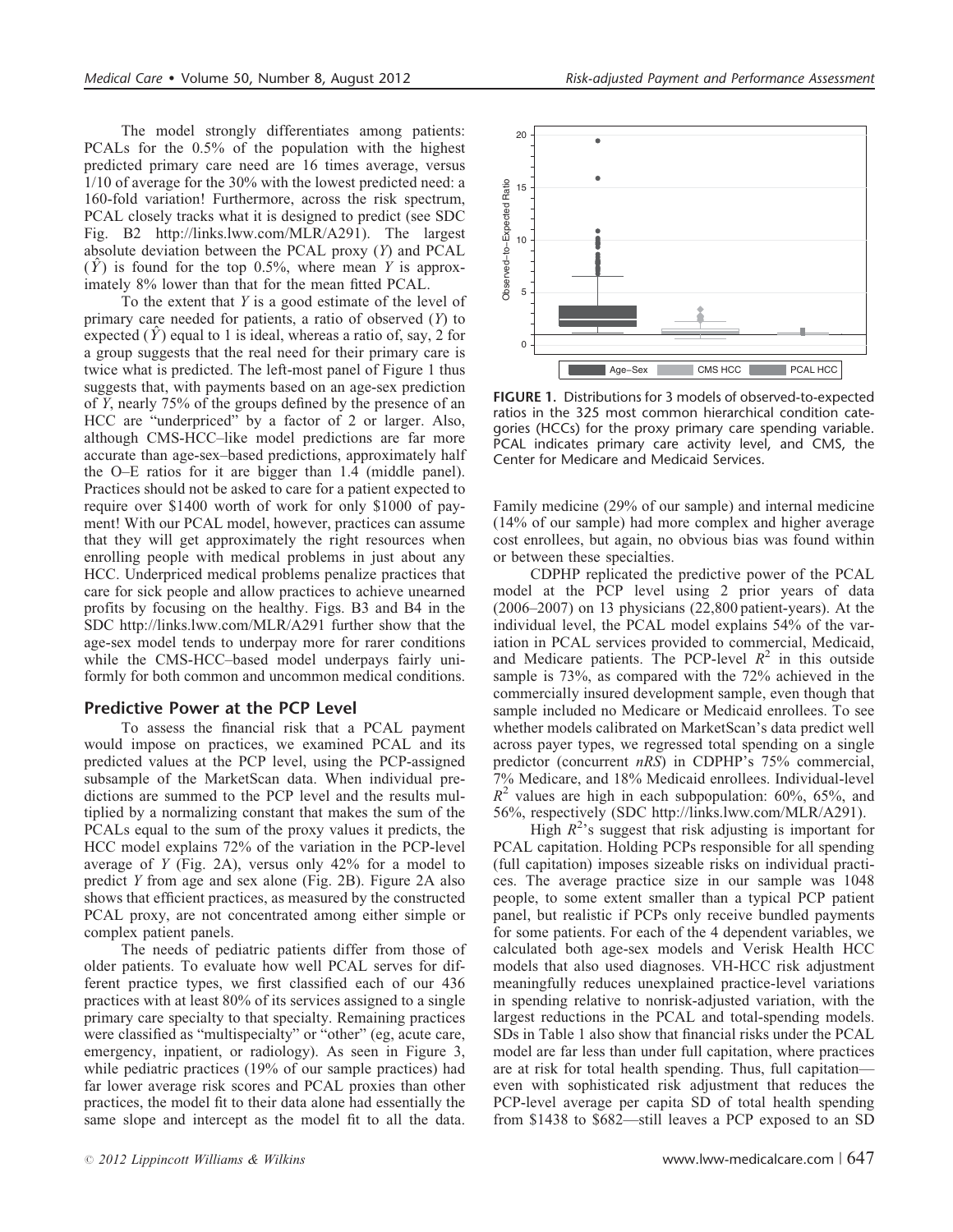

FIGURE 2. Predicted versus actual PCP-level average per capita PCAL practice spending. A, HCC-predicted versus actual PCAL. B, Age-sex predicted versus actual PCAL. For each of the 436 PCPs, plotted values are person-year averages for those assigned to the practice. On the horizontal axis are 2007 PCAL predictions, converted to a relative cost by dividing by the sample mean. Vertical-axis values are defined analogously for actual PCAL outcome values (called Y in the text), also normalized to 1. A, Predictions for Y from the HCC model; (B) uses predictions from an age-sex model. HCC indicates hierarchical condition categories; PCAL, primary care activity level; PCP, primary care provider.

225% higher than the annual PCP-specific revenue of \$303 per patient. Practice-level PCAL payments are only slightly more risky than spending narrowly defined on core primary care services to all PCPs (SDs = \$76 and \$66, respectively).

# Risk-adjusted Performance Measures

Table 2 summarizes results for 9 potential performance measures. Along with sample means and  $SDs$ , 4  $R^2$ 's are shown for each model. The individual-level  $\vec{R}^2$ 's from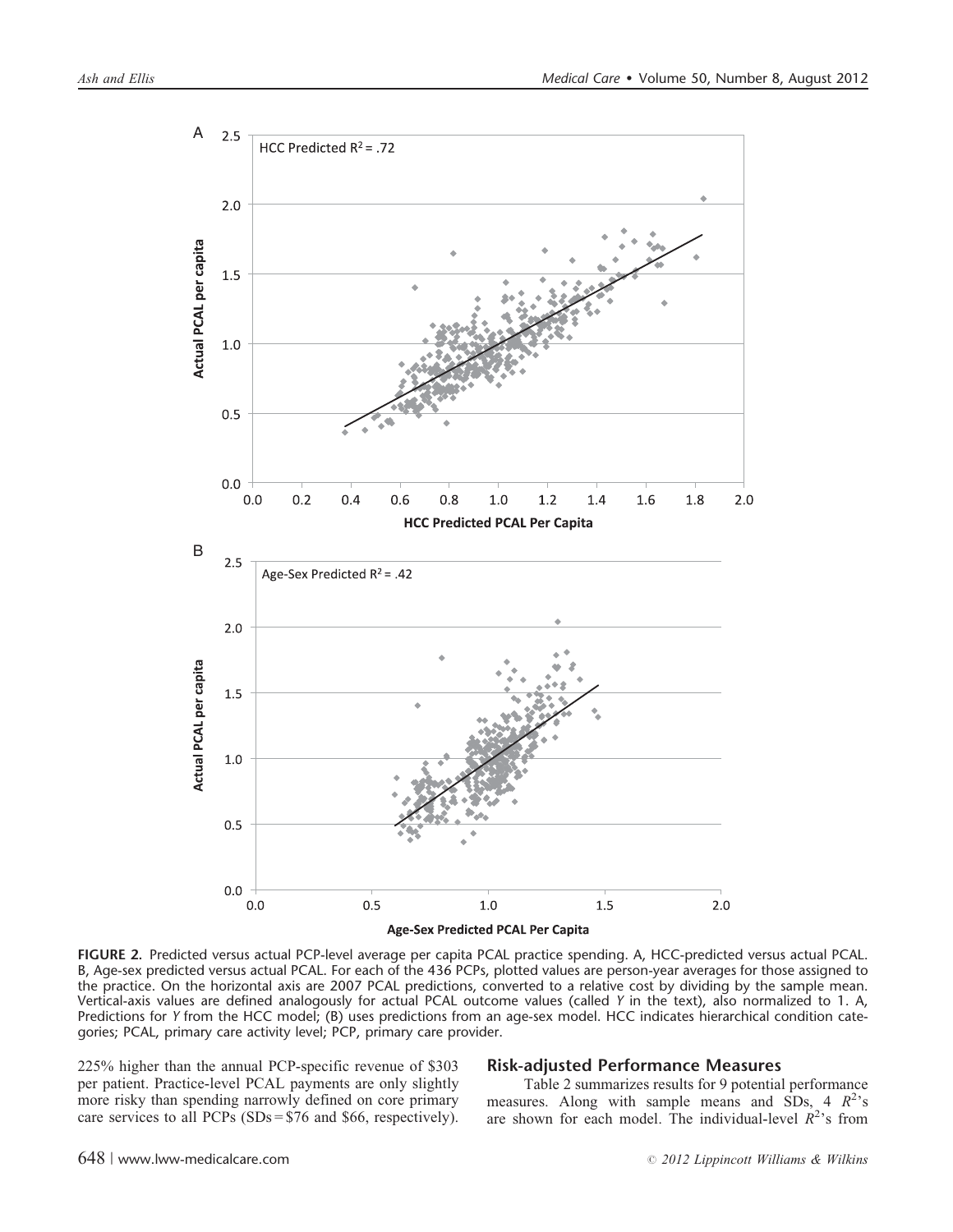

FIGURE 3. Hierarchical condition category (HCC)-predicted versus actual primary care provider (PCP)-level average per capita primary care activity level (PCAL) practice spending, by provider specialty. Points in these scatterplots are a subset of those in Figure 2A, covering 3 subspecialties: pediatric (n = 82), family practice (n = 127), and internal medicine (n = 63). For each PCP, values on the horizontal axis are the sum of predicted 2007 PCAL costs using the 394-category HCC model divided by the number of full-year equivalent people assigned to the practice, converted to a normalized cost by dividing by the sample mean. Verticalaxis values are defined analogously, using sums of all calculated PCAL values in the numerators. Regression lines, fit separately to pediatric (x's), family medicine (squares) and internal medicine practices (triangles), are indicated. Variables on both axes are normalized to average 1.0.

generic models range from 3% to 42%, whereas those from the outcome-specific models are much higher, explaining 19%–53% of patient-level variation in outcomes. The final 2 columns present the corresponding grouped  $R^2$  values at the practice level, for which the generic model  $R^2$ 's range from 0% to 78%, whereas the tailored models range from 17% to 86%. Although the generic models explain a large fraction of the variation in broad measures such as total drug spending, hospitalizations not related to childbirth and pregnancy, and advanced imaging RVUs, they predict some other measures quite poorly.

Consider predicting number of prescriptions for antibiotics of concern, a HEDIS quality measure. The low  $R^2$ 's for the generic model mean that such prescriptions are poorly related to predicted total health spending, whereas the model that specifically identifies the effect of condition categories on antibiotic use is highly predictive. Figure 4A shows the data behind the tailored model's grouped  $R^2$  of 47%; Figure 4B, for the generic model's grouped  $R^2$  of 5%. In each figure, the underlying mean normalized risk scores vary considerably at the practice level (roughly 4-fold from low to high), but the tailored model is far more predictive.

Table 2 explores 3 commonly used hospital-admission models. Total admissions is the broadest measure; admissions excluding behavioral health hospitalizations (which are often contracted separately) and maternity hospitalizations is intermediate; the narrowest counts only ACS admissions, as defined by the Agency for Healthcare Research and Quality  $(AHRQ).<sup>20</sup>$  Tailored models do only modestly better than generic models for these measures, and broader measures are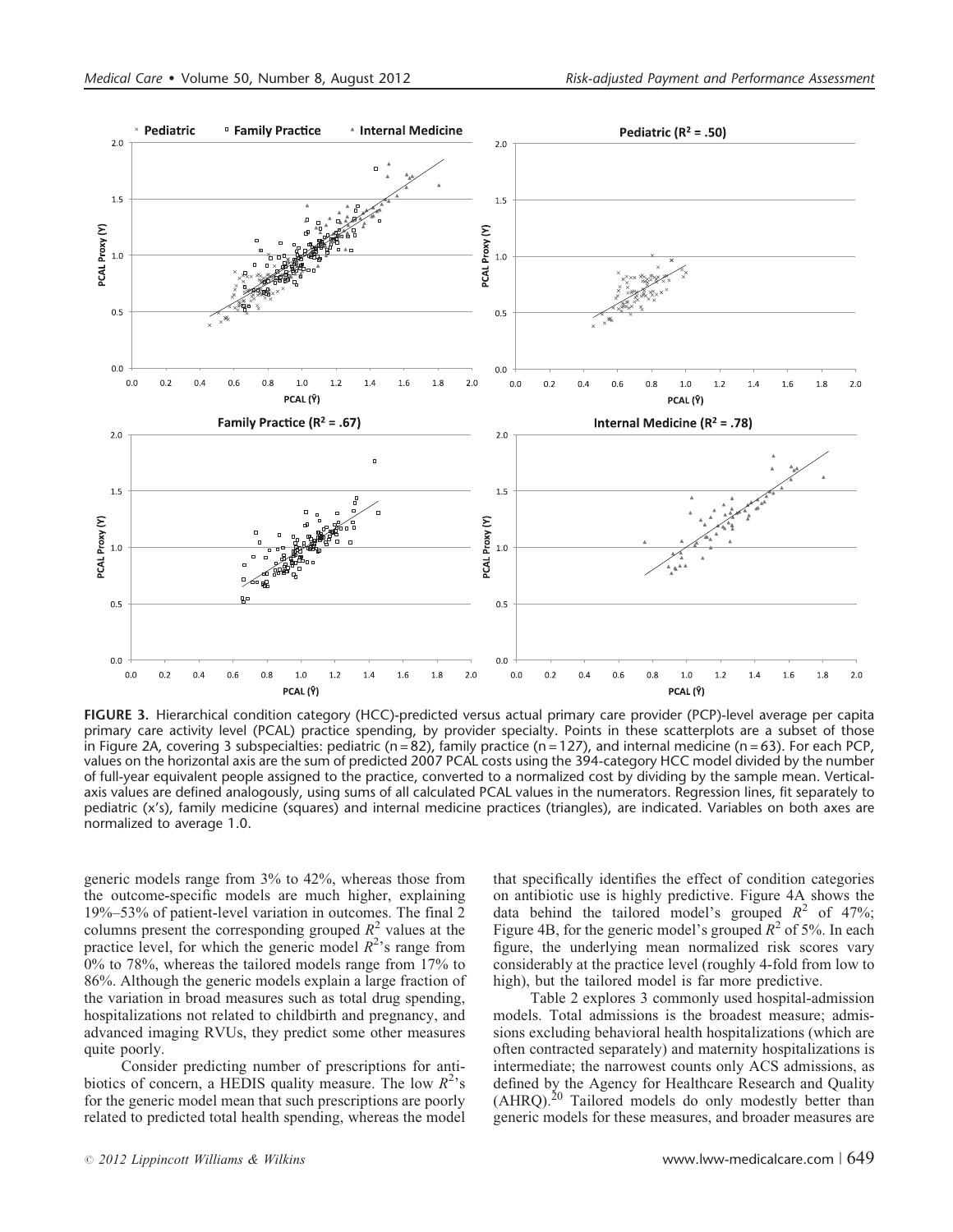| Care riactices                     |                             |                                                                                          |                     |            |                                                |  |  |  |  |  |
|------------------------------------|-----------------------------|------------------------------------------------------------------------------------------|---------------------|------------|------------------------------------------------|--|--|--|--|--|
|                                    | <b>Mean of Practice Per</b> | SD of Practice-Level Per Capita<br><b>Residuals by Type of Risk</b><br><b>Adjustment</b> |                     |            | Ratio of HCC Risk-adjusted SD To \$303         |  |  |  |  |  |
|                                    | Capita Spending (\$)        | <b>None</b>                                                                              | <b>Age-Sex Only</b> | <b>HCC</b> | (ie, Mean of All PCP Service Revenues) $(\% )$ |  |  |  |  |  |
| Spending on                        |                             |                                                                                          |                     |            |                                                |  |  |  |  |  |
| Core primary care services by PCPs | 210                         | 78                                                                                       |                     | 66         |                                                |  |  |  |  |  |
| All services by PCPs               | 303                         | 182                                                                                      | 171                 | 163        | 54                                             |  |  |  |  |  |
| <b>PCAL</b>                        | 501                         | 144                                                                                      | 100                 | 76         | 25                                             |  |  |  |  |  |
| All health services                | 3611                        | 1438                                                                                     | 945                 | 682        | 225                                            |  |  |  |  |  |

TABLE 1. Per Capita Summary Statistics at the PCP Level of 4 Annual Spending Measures on Patients in a Sample of 436 Primary Care Practices

Using our PCP subsample of 436 practices with 500-5000 patients (n=456,781) we calculated practice level averages for 4 sets of covered charges: spending on evaluation and management services and low cost tests by PCPs; spending on all services billed by PCPs; our PCAL proxy; and total health spending (inpatient, outpatient, and pharmacy). Shown for each variable is the practice-level grand mean of these means, and SD of the residuals from 3 different payment models. No adjusting (ie, paying the grand mean), age-sex risk adjustment, and HCC risk adjustment (using diagnoses, age, and sex). To illustrate the implied riskiness to practices relative to their current income, the final column calculates the HCC-based SD as a percent of the total spending on all PCP services (shown in bold).

HCC indicates hierarchical condition category; PCAL, primary care activity level; PCP, primary care provider.

generally more predictable than narrower ones. Although conceptually attractive, ACS admissions are too rare in this commercially insured sample to reliably predict, even at the practice level.

The ED visit data are provocative. First, predicted total spending at both the individual and practice level is essentially uncorrelated with ED visit use. Second, tailored models are only modestly predictive for individuals  $(R^2 = 25\%)$ , with an even lower grouped  $R^2$  (17%). Perhaps other variables such as income, education, proximity, and payer type—are important for risk-adjusting ED visits. Alternatively, although there are no theorems allowing us to directly interpret differences in the values of an individual versus a grouped  $R<sup>2</sup>$ , the highly unusual drop when moving from the individual to the practice-level measure may mean that practice-level factors strongly influence ED visit use. To the extent that the PCMH can control these factors, large unexplained practice-level variance could make risk-adjusted ED visits rates a particularly good performance measure.

Another advantage of risk-adjusted over nonrisk-adjusted measures, and of the choice of measures such as prescriptions for antibiotics of concern or imaging RVUs over total health spending, is that they permit incentives to target rewarding good performance not just more fairly, but also more precisely. For a fixed amount of bonus money, a predictive model that reduces the unexplained SD of the performance measure by half will enable the payment per unit of the outcome to be about twice as large, strengthening incentives to do well.

#### Incorporating Socioeconomic Factors

Zaslavsky and Epstein, examining HEDIS quality measures for individuals and plans, showed that socioeconomic status (SES) variables can strongly predict quality

| <b>TABLE 2.</b> Performance Characteristics of Models Predicting 9 Cost and Utilization Outcomes |               |                                            |                                             |                                                           |                                     |  |  |  |  |
|--------------------------------------------------------------------------------------------------|---------------|--------------------------------------------|---------------------------------------------|-----------------------------------------------------------|-------------------------------------|--|--|--|--|
|                                                                                                  |               |                                            | Individual-level $R^2$<br>$(N = 456,781)$   | Practice-level ( $N = 436$ )<br>Grouped $R^2$ Predictions |                                     |  |  |  |  |
|                                                                                                  | Mean (SD)     | <b>Generic</b><br>$(nRS_0)$ $\binom{0}{0}$ | <b>Tailored</b><br>$(nRS_i)$ $\binom{0}{0}$ | <b>Generic</b><br>$(nRS_0)$ $(\frac{9}{6})$               | <b>Tailored</b><br>$(nRS_i)$ $(\%)$ |  |  |  |  |
| Total health spending, in dollars $(Y_0)^*$                                                      | 3781 (12,113) | 42                                         | 42                                          | 78                                                        | 78                                  |  |  |  |  |
| Total prescription drug spending, in dollars*                                                    | 836 (1937)    | 19                                         | 37                                          | 69                                                        | 86                                  |  |  |  |  |
| No. prescriptions for antibiotics of concern                                                     | 0.57(1.12)    |                                            | 29                                          |                                                           | 47                                  |  |  |  |  |
| No. prescriptions for antibiotics                                                                | 1.06(1.69)    |                                            | 32                                          |                                                           | 56                                  |  |  |  |  |
| Hospital admissions, all types                                                                   | 0.058(0.276)  | 13                                         | 53                                          | 39                                                        | 64                                  |  |  |  |  |
| Hospital admissions, not related to childbirth, pregnancy,<br>or behavioral health               | 0.035(0.224)  | 19                                         | 43                                          | 66                                                        | 76                                  |  |  |  |  |
| Hospital admissions for ambulatory care-sensitive conditions                                     | 0.004(0.067)  |                                            | 19                                          | 14                                                        | 41                                  |  |  |  |  |
| Advanced imaging tests in RVUs                                                                   | 3.17(11.04)   | 25                                         | 46                                          | 65                                                        | 79                                  |  |  |  |  |
| Emergency department visits                                                                      | 0.18(0.54)    |                                            | 25                                          |                                                           | 17                                  |  |  |  |  |

Findings refer to the practice-based subset of the 2007 Thomson Reuters MarketScan commercial claims data: 456,781 patients assigned to 436 midsized PCP practices. The *R*<sup>2</sup> values reference models of the form  $Y = a + b$  nRS, where nRS is a normalized risk score calculated from a model fit to the full sample (N = 17.4 million), predicting from age, sex, 394 HCCs and interaction terms. The next 2 columns present standard person-level  $R^2$  values, using either the *nRS* calibrated to predict total spending (generic) or using an outcomespecific (tailored) risk score. The fourth and fifth columns report grouped  $R<sup>2</sup>$ 's from generic and tailored models, respectively, calculated using PCP means for each of 436 observations. Values in the second and third (and in the fourth and fifth) columns of the top row are identical by definition.

\*Results for the first 2 models only are weighted by the fraction of the year each patient is eligible.

HCC indicates hierarchical condition categories; PCP, primary care provider; RVU, relative value unit.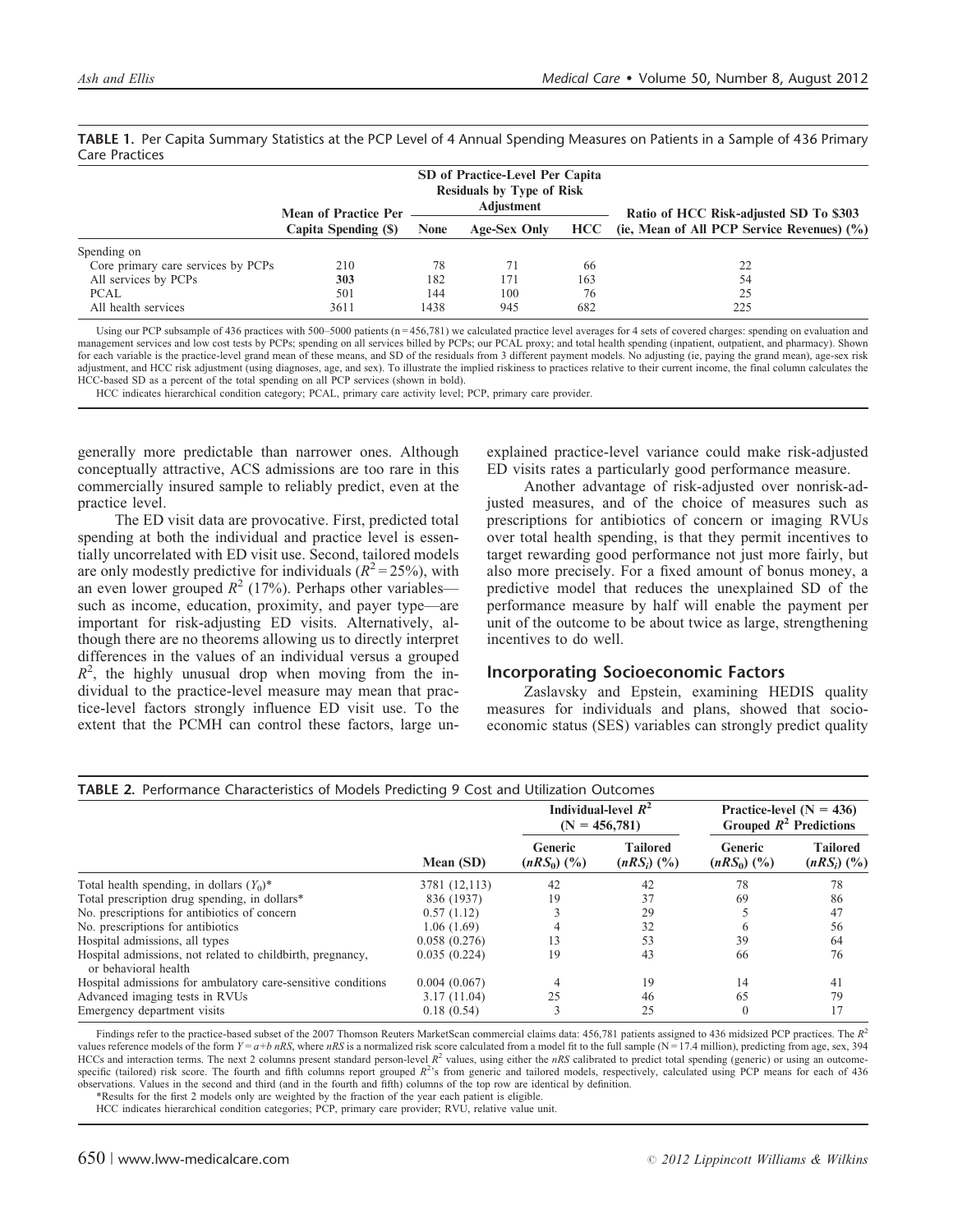

FIGURE 4. Observed versus predicted number of prescriptions for antibiotics of concern (ABX) per capita, by primary care provider (PCP). A, Predictions using tailored (ABX) model. B, Predictions using generic (health spending calibrated) model. Each dot plots average observed versus average predicted number of prescriptions for antibiotics of concern for 1 practice among 436 PCPs serving 456,781 patients. Data are from the practice-based sample of patients assigned to midsize practices in the Thomson Reuters 2007 MarketScan Commercial Claims. In each figure the predicted number of prescriptions for each practice is the mean of its individual-level predictions. A, Predictions made using a model tailored to predict this specific outcome, whereas (B) uses the normalized risk score from a model tailored to predict total health spending. Each model was estimated on the full sample  $(N \sim 17.4$  million), as a function of age, sex, 394 hierarchical condition categories (HCCs) and interaction terms.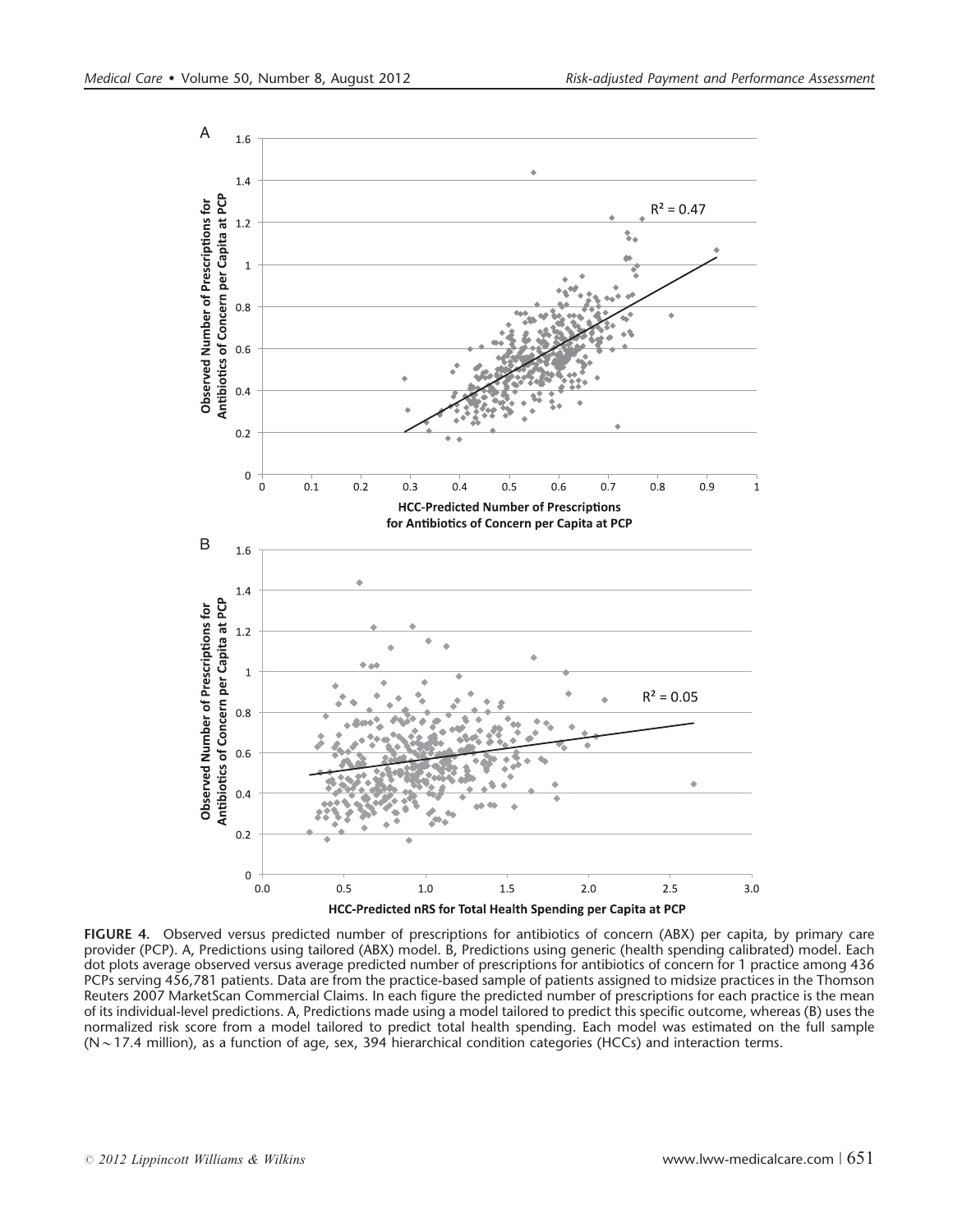outcomes.28,29 Although little SES data are coded in large populations, health plans or provider networks can use SES proxies (such as payer-type and geography-based variables) to modify PCAL and other claims-based predictions.

#### CONCLUSIONS

There is a growing consensus that "improving the health of patients and the viability of the health care delivery system (requires) a better model of compensating clinicians."<sup>1</sup> One key component is monthly care-coordination payments for primary care teams to support "up-front costs to maintain the required level of care"; such payments "should be risk-adjusted to ensure that there are no inherent incentives to avoid the treatment of more complex, costly patients."1 Another is performance-based payments for achieving quality and efficiency goals. To protect providers with complex patients, these should also be risk adjusted. Whether or not the desired primary care transformation takes place in a PCMH, $^{2,4,30,31}$  proposed reforms all recognize the importance of paying for care coordination and providing credible performance assessments.

We developed and evaluated risk-adjusted PCAL base payments and performance measures using empirical criteria to estimate essentially all the resources needed for care and to determine what constitutes good performance. Empirical models, based on observed-to-expected comparisons, can be derived, tailored, and updated more quickly than resource intensive and subjective target setting based on expert and stakeholder panels. Our work suggests that claims-based models may provide "good enough" incentives to start, much as claims-based risk adjustment has been used in the Medicare Advantage program. One early adopter of our claimbased PCAL, CDPHP, is expanding its use into a large second-phase PCMH pilot.<sup>11</sup>

By calculating a bundled payment for only a particularly relevant subset of spending for primary care, we avoid the problem of full capitation imposing unreasonable financial risk on typical primary care practices whose incomes currently comprise only 5%–7% of total health spending in the United States.<sup>32,33</sup> This is an important motivation for our narrower, less financially risky measure: the PCAL.

Risk adjustment is central to creating fair-bundled primary care payments, because the costs and complexities of caring for patients vary enormously. We found that the predicted and apparent costs of providing comprehensive primary care vary >100-fold across patients and showed that sophisticated risk adjustment (here, a 394-category HCC model) is required to adequately distinguish across such huge differences.

Although estimating a PCAL-like model is relatively straightforward, implementation in a multistakeholder environment is complex. Although many choices were needed to define the particular models shown here, we did not systematically explore all alternatives. Future research should study, for example, prospective versus concurrent PCAL models, different top-coding choices, and employing other fractions for various kinds of health care spending in the PCAL proxy outcome. In large-scale implementation of any PCAL model it will be important to explore and address the implications for all kinds of patients. For example, for a patient with multiple complications of diabetes, the elevated PCAL dollars might not be appropriate if all care has been transferred to a specialist, but could be extremely useful if used to promote coordinated care between a PCMH and an endocrinologist. Another tool for fine tuning the basic PCAL logic would be to place clinically determined "credibility constraints" on unreasonably high, or low, model coefficients or predictions.

Risk adjustment is also important for performance assessment, as we demonstrate for several cost-based and utilization-based performance measures—explaining about half of all practice-level variation. Its importance for clinical quality and patient experience measures can be determined in patient-level databases that can link such outcomes to claims. We posit that any measure should be risk adjusted "until proven otherwise"—that is, unless it is shown that patient factors cannot predict it.

We have demonstrated the utility of claim-based risk adjustment across diverse provider specialties, health plan types, payers, age, sex, various outcomes, and in distinct datasets. Although models in this paper were designed to support replacing FFS payments in a medical home entirely with bundled care-coordination payments and large bonuses, $<sup>2</sup>$  the</sup> approach applies more widely. Risk adjustment for fundamental payment reform is ready for implementation.

#### ACKNOWLEDGMENTS

*The authors are grateful to Yelena Shulga of Verisk Health for modeling work, and John Ayanian, Jim Burgess, Mike Chernew, Catarina Kiefe, Andrea Kronman, Lisa Lines, Tom McGuire, and staff from the Commonwealth Fund for useful insights.*

#### **REFERENCES**

- 1. Patient-Centered Primary Care Collaborative. Reimbursement Reform. 2010. Available at: http://www.pcpcc.net/reimbursement-reform. Accessed November 6, 2011.
- 2. Goroll AH, Berenson RA, Schoenbaum SC, et al. Fundamental reform of payment for adult primary care: comprehensive payment for comprehensive care. *J Gen Int Med*. 2007;22:410–415.
- 3. Patient-Centered Primary Care Collaborative. Patient-Centered Medical Home—Building Evidence and Momentum: A compilation of PCMH Pilot and Demonstration Projects. Washington, DC, 2008. Available at: http://www.pcpcc.net/content/pcpcc\_pilot\_report.pdf. Accessed June 6, 2011.
- 4. Guterman S, Davis K, Schoen C, et al. *Reforming Provider Payment: Essential Building Block for Health Reform*. Washington, DC: The Commonwealth Fund; 2009.
- 5. Bitton A, Martin C, Landon BE. A nationwide survey of patient centered medical home demonstration projects. *J Gen Int Med*. 2010;25:584–592.
- 6. American Medical Association/Specialty Society RVS Update Committee. Medicare Medical Home Demonstration Project Memo. 2008. Available at: http://www.ama-assn.org/ama1/pub/upload/mm/380/medicalhomerecommend.pdf. Accessed January 12, 2012.
- 7. Center for Medicare and Medicaid Innovation. Solicitation for the Comprehensive Primary Care Initiative. 2011. Available at: http:// innovations.cms.gov/areas-of-focus/seamless-and-coordinated-care-models/ cpci/. Accessed October 19, 2011.
- 8. Song Z, Safran DG, Landon BE, et al. Health care spending and quality in year 1 of the alternative quality contract. *N Engl J Med*. 2011;365:909–918.